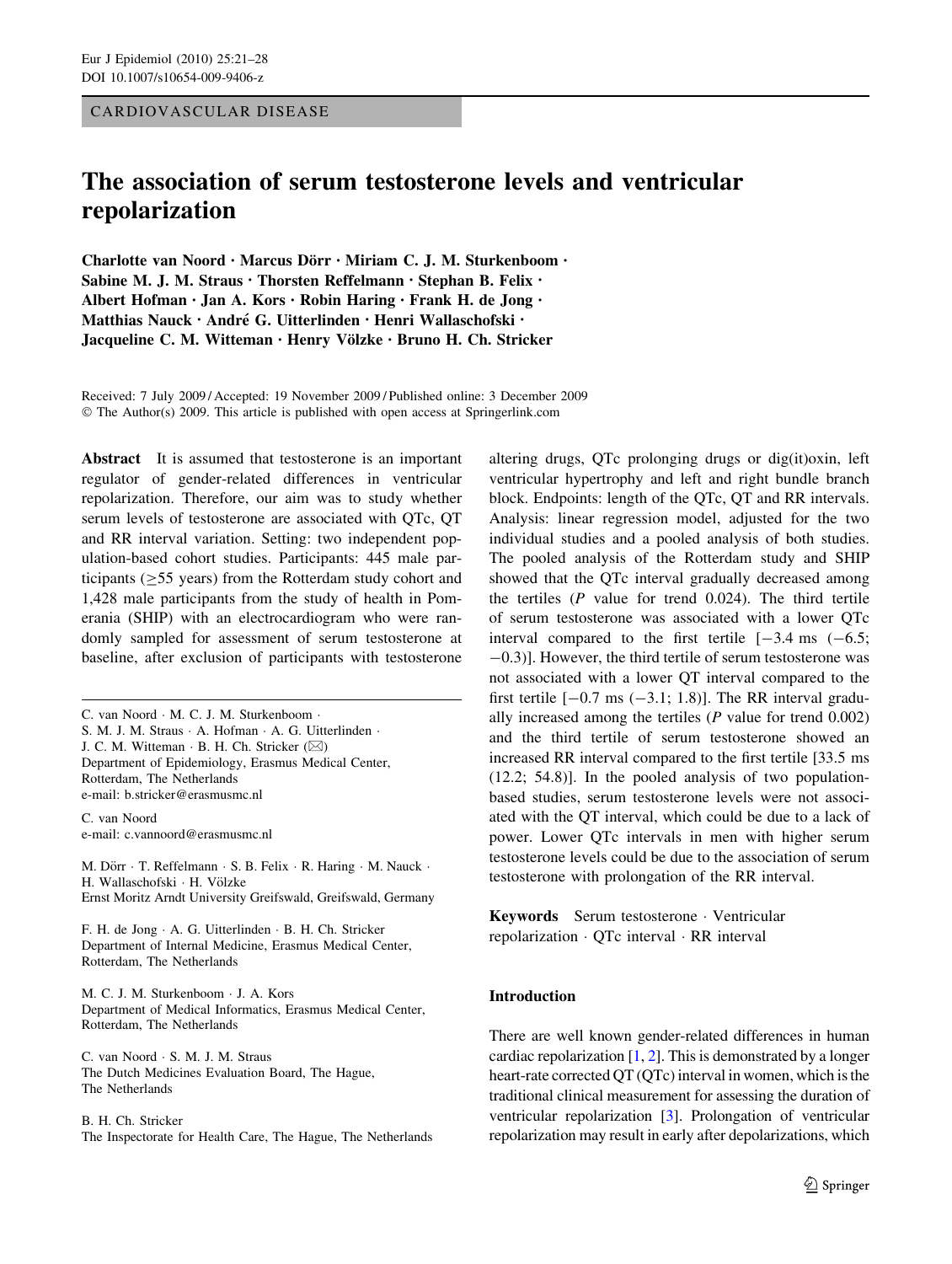in turn may induce re-entry and thereby provoke Torsade de Pointes and fatal ventricular arrhythmias [\[4–7\]](#page-6-0).

The gender differences in the QTc interval are not present in young children, whereas at the time of onset of puberty the duration of the QTc interval in boys shortens, which results in a longer QTc interval in adult women compared to men [[8–10\]](#page-6-0). These gender differences remain detectable until around the age of 50 years [\[10](#page-6-0)]. Since the period between puberty and 50 years of age coincides with the highest circulating levels of androgens in males, male sex hormones may play a role in the shorter QTc interval in men. Furthermore, virilized women exhibit QTc intervals similar to those of healthy men, whereas castrated men had QTc intervals similar to those of normal women [\[11](#page-6-0)]. Testosterone therapy also reduces QT dispersion in men with congestive heart failure [[12](#page-6-0)].

These data suggest that testosterone might be an important regulator of ventricular repolarization, which might explain the gender-related differences in ventricular repolarization. Therefore, our aim was to study whether testosterone is associated with QTc, QT and RR interval duration. Since bio-available testosterone decreases with age, we studied this association in two cohorts. First, in a cohort of elderly (the Rotterdam study) and second, in a cohort with a younger mean age (the Study of Health In Pomerania (SHIP)) [\[13](#page-6-0)].

# Methods

Setting and study design

#### Rotterdam study

The Rotterdam study is a prospective population-based cohort study, which started with a baseline visit between 1990 and 1993. The Medical Ethics Committee of the Erasmus Medical Center, Rotterdam, the Netherlands, approved the study. All inhabitants of Ommoord, a suburb of Rotterdam, aged 55 years and over, were invited to participate ( $n = 10,275$ ). Of them, 7,983 (78%) gave their written informed consent and took part in the baseline examination. Objectives and methods of the Rotterdam study have been described in detail elsewhere [[14,](#page-6-0) [15](#page-6-0)]. At baseline, all participants were visited at home for a standardized questionnaire, and 7,151 were subsequently examined at the research center. The cohort is continuously monitored for major morbidity and mortality through linkage with general practitioner and municipality records. Drug prescriptions dispensed to participants by automated pharmacies are routinely stored in the database since January 1, 1991.

All male cohort members of the Rotterdam study  $(n = 3,105)$ , who had an ECG as well as serum testosterone

and dehydroepiandrosterone sulfate (DHEAS) measurements at baseline were enrolled in the study population. Digitally stored ECGs were available for 2,200 male participants at the time of the first visit. Missing ECGs were mainly due to temporary technical problems with ECG recording. Androgen status was assessed in different random subsets of these males. Male participants with an ECG and with both a serum testosterone measurement and a DHEAS measurement  $(n = 540)$  were included. Participants who received anabolic steroids (anatomic therapeutical chemical (ATC) code A14A;  $n = 1$ ) were excluded. None of the participants received sexual hormones (ATC code G03), testosterone 5a-reductase inhibitors (ATC code G04CB), sexual hormone antagonists (ATC code L02B) or had a pacemaker. Participants who used digoxin ( $n = 25$ ), which is a QTc shortening agent, or QTc prolonging drugs  $(n = 6)$  as well as persons with evidence of left ventricular hypertrophy  $(n = 36)$  or left  $(n = 13)$  and right bundle branch block  $(n = 36)$  were excluded, since these conditions are associated with an altered QTc interval [[16,](#page-6-0) [17](#page-6-0)]. Overall, 445 participants were included in the Rotterdam study population.

## The Study of Health In Pomerania

The Study of Health In Pomerania is a cross-sectional population-based study in West Pomerania, a region in the northeast of Germany. The total population of West Pomerania selected for SHIP comprised 212,157 inhabitants. A two-stage cluster sampling method adopted from the WHO MONICA Project Augsburg, Germany yielded 12, 5 years age strata (20–79 years) for both genders, each including 292 individuals [[18\]](#page-6-0). The sampling was performed from population registries where all German citizens are registered. Data collection started in October 1997 and was finished in March 2001. The net sample comprised 6,267 eligible subjects. Finally, 4,310 subjects (69%) participated. The study was monitored by a board of independent scientists. All participants gave written informed consent. The study conformed to the principles of the Declaration of Helsinki as reflected by an a priori approval of the Ethics Committee of the University of Greifswald. Use of medication at baseline was recorded by a computeraided method using the ATC code.

All male cohort members of SHIP  $(n = 2,118)$  with ECG, testosterone and DHEAS measurements at baseline were enrolled in the study population. Digitally stored ECGs were available for 1,826 male participants at the time of the first visit. Male participants with an ECG and with both a testosterone and a DHEAS measurement  $(n = 1,677)$  were included. Participants who received sexual hormones (ATC code G03) ( $n = 3$ ), testosterone 5 $\alpha$ reductase inhibitors (ATC code G04CB;  $n = 4$ ) or sexual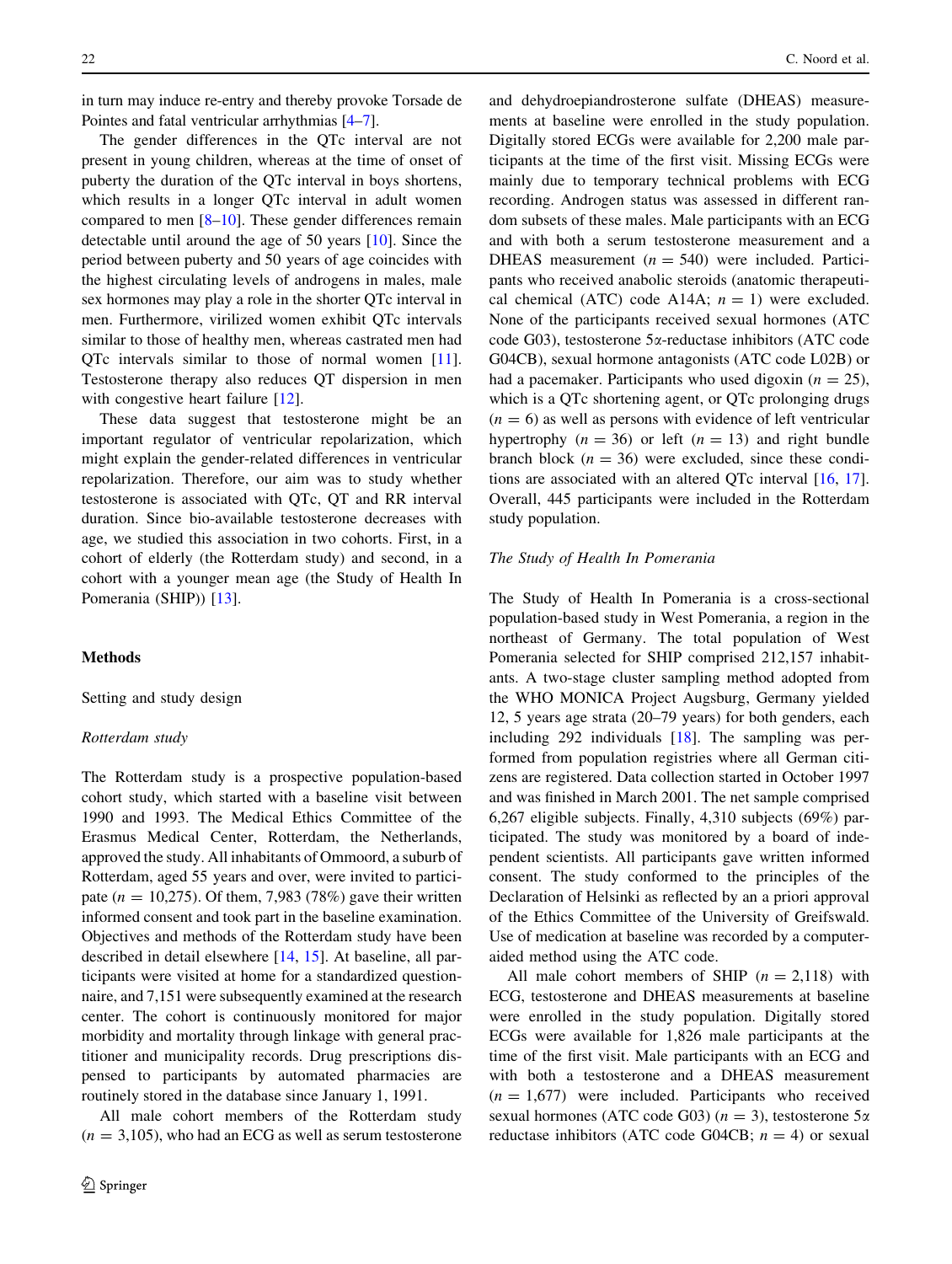hormone antagonists (ATC code L02B;  $n = 3$ ) were excluded. None of the participants reported to receive anabolic steroids (ATC code A14A). Furthermore, participants who used digoxin ( $n = 5$ ) or digitoxin ( $n = 153$ ), QTc prolonging drugs  $(n = 13)$ , persons with a pacemaker  $(n = 15)$ , as well as persons with evidence of left ventricular hypertrophy ( $n = 4$ ) or left ( $n = 1$ ) and right bundle branch block ( $n = 48$ ) were excluded. Overall, 1,428 participants were included in the SHIP study population.

## QTc, QT and RR interval

The endpoints of the study were the lengths of the QTc, QT and RR intervals in ms. A 12-lead resting ECG was recorded with an ACTA electrocardiograph (ESAOTE, Florence, Italy) at a sampling frequency of 500 Hz and stored digitally. All ECGs (both from the Rotterdam study as well as SHIP) were centrally processed in Rotterdam using the modular ECG analysis system (MEANS) to obtain ECG measurements, in agreement with the FDA guidance for clinical evaluation of QT/QTc interval prolongation [[19\]](#page-6-0). The MEANS program has been evaluated and validated extensively  $[20-23]$ . In one of these validation studies, ECGs with selected abnormalities were analyzed by five cardiologists and 11 different computer programs of which MEANS performed as one of the best [\[23](#page-6-0)]. In a study in which QT intervals by manual measurement were compared with QT measurement by ECG machines, manual and automated measurements generated similar numerical results in three studies in healthy volunteers, which all included a positive control [\[24](#page-6-0)]. MEANS determines common onsets and offsets for all 12 leads together on one representative averaged beat, with the use of template matching techniques [\[21](#page-6-0)]. The QT interval is determined from the start of the QRS complex until the end of the  $T$  wave. To adjust for heart rate, Bazett's formula ( $QTc = QT/\sqrt{RR}$ ) was used [[25\]](#page-6-0). The RR interval was taken as the median of the RR intervals in the recording. Additionally, the MEANS program determines left ventricular hypertrophy and left and right bundle branch block.

# **Steroids**

## Rotterdam study

At baseline, non-fasting blood samples were obtained. Time of sampling was recorded. Testosterone and DHEAS were estimated using coated tube or double antibody RIAs, respectively, purchased from diagnostic systems laboratories [\[26](#page-6-0)].

#### SHIP

At baseline, non-fasting blood samples were obtained. Time of sampling was recorded. Testosterone and DHEAS were measured using competitive chemiluminescent enzyme immunoassays on an Immulite 2500 analyzer (DPC Biermann GmbH, Bad Nauheim, Germany).

## Covariates

## Rotterdam study

Hypertension was identified through the use of antihypertensive medication and/or the assessment of blood pressure measurements, according to the guidelines of the World Health Organisation [[27\]](#page-6-0). Prevalence and incidence of myocardial infarction were assessed as previously described [[28,](#page-6-0) [29\]](#page-6-0). Diabetes mellitus was defined as the use of blood glucose–lowering medication and/or a non-fasting serum glucose level of 11.1 mmol/l or higher and/or fasting serum glucose levels  $\geq$ 7 mmol/l [[30\]](#page-6-0). Prevalence and incidence of heart failure were assessed by the presence of suggestive signs and symptoms as previously described [\[31](#page-6-0), [32](#page-6-0)]. Potassium and calcium were measured by means of a Microlyte device. During the home interview, smoking status and use of alcohol were assessed. Creatinine clearance was computed with the Cockroft Gault method. Renal failure was defined by the internationally accepted criterion of a GFR below 60 ml/min [[33](#page-6-0)]. Gamma-glutamyl transferase (GGT), aspartate-amino transferase (ASAT), alanine-amino transferase (ALAT) levels above the upper limit of normal were used to determine hepatic dysfunction.

## SHIP

Hypertension was identified through the use of antihypertensive medication and/or the assessment of blood pressure measurements, according to the guidelines of the World Health Organisation [\[27](#page-6-0)]. Diabetes mellitus and myocardial infarction were defined as self-reported physician's diagnosis. Determination of calcium was performed by a colorimetric assay and potassium by ionselective electrodes (Roche/Hitachi 717; Roche Diagnostics GmbH, Mannheim, Germany). During the home interview, smoking status and use of alcohol were assessed. Creatinine clearance was computed with the Cockroft Gault method. Renal failure was defined by the internationally accepted criterion of a GFR below 60 ml/min [\[33](#page-6-0)]. GGT, ALAT and ASAT were used to determine hepatic dysfunction.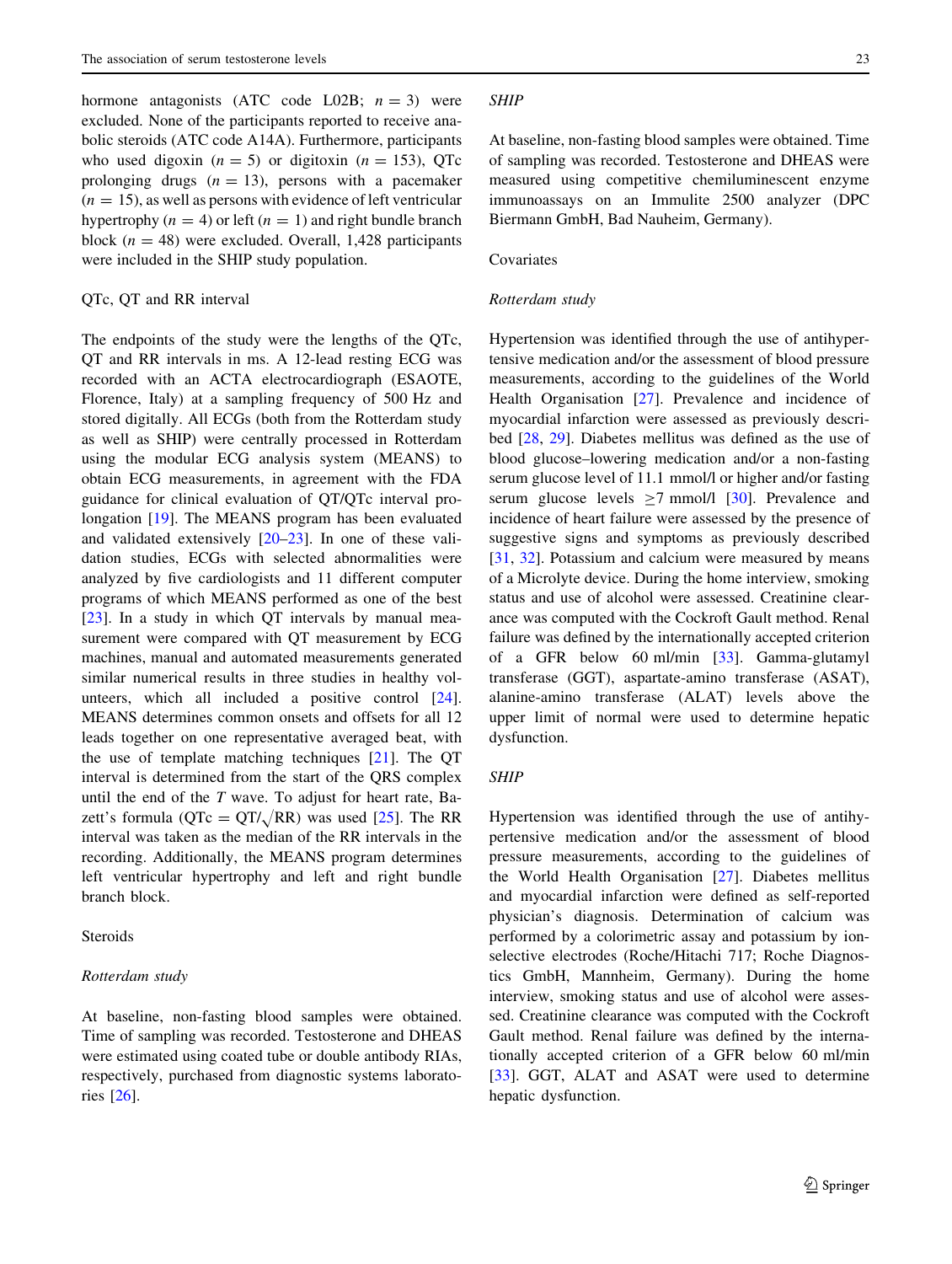#### <span id="page-3-0"></span>Statistical analysis

The association between the QTc, QT, RR intervals and testosterone was assessed through linear regression with log-transformed testosterone and testosterone measurements divided in tertiles. Since DHEAS was associated with both the QTc and the RR interval, we adjusted all analyses for DHEAS. Furthermore, all analyses were adjusted for age, time of blood withdrawal (recorded in hours and minutes), hypertension, myocardial infarction, diabetes mellitus, potassium, calcium and in the Rotterdam study also for heart failure.

First, a linear regression analysis was conducted with QTc, QT (adjusted for the length of the RR interval) and RR interval as dependent and testosterone as independent variables for the Rotterdam study and SHIP separately. Second, we conducted a pooled analysis of the Rotterdam study and SHIP. Furthermore, we performed several sensitivity analyses: first, by stratification for age. Second, in additional analyses we adjusted for smoking, alcohol abuse, renal failure, hepatic failure and use of beta-blockers. All analyses were performed using SPSS for Windows version 15.0 (Chicago, Illinois, USA).

#### Results

#### Subject characteristics

The baseline characteristics of the participants are presented in Table 1. The mean age of the study population of the Rotterdam study was 68.0 years [standard deviation (SD) 7.8 years]. The mean testosterone level was 11.3 nmol/l (SD = 3.7). The mean age of the study population of SHIP was 49.1 years (SD 16.0 years). Mean testosterone levels were 17.0 nmol/l  $(SD = 5.9)$ .

## Androgens and QTc interval

The mean duration of the QTc interval was approximately similar in both studies, the mean duration of the QT and RR interval was slightly longer in the Rotterdam study than in SHIP (Table 1). Comparison of the highest testosterone tertile with the lowest tertile showed no significant association between testosterone and QTc  $[-5.9 \text{ ms } (95\%$ CI- 13.8; 2.1) and  $-2.9 \text{ ms } (95\% \text{ CI-}5.9; 0.1)$  respectively nor with the QT interval  $[-2.4 \text{ ms } (95\% \text{ CI-}8.8; 4.0)$  and  $-0.6$  ms (95%CI- 3.0; 1.8) respectively] in the Rotterdam study and SHIP separately (Table [2\)](#page-4-0). The logarithmic transformation of testosterone was associated with the QTc interval in SHIP  $[-7.9 \text{ ms } (95\% \text{ CI- } 15.3; -0.6)].$ 

In SHIP, the RR interval increased gradually with increasing testosterone levels (P value for trend 0.004) and

Table 1 Baseline characteristics of study population

|                                 | Rotterdam study | SHIP          |
|---------------------------------|-----------------|---------------|
| Number of participants          | 445             | 1,428         |
| Age (years, mean, SD)           | 68.0 (7.8)      | 49.1 (16.0)   |
| Mean QTc interval (ms; SD)      | 423.2 (25.0)    | 423.5 (24.4)  |
| Mean OT interval (ms; SD)       | 398.2 (28.6)    | 394.1 (29.9)  |
| Mean RR interval (ms; SD)       | 896.2 (156.7)   | 876.0 (156.2) |
| Body mass index $(kg/m^2; SD)$  | 26.6(3.4)       | 27.7 (4.2)    |
| Diabetes mellitus $(n, %)$      | 50 (11.2)       | 95 (6.7)      |
| Myocardial infarction $(n, \%)$ | 84 (18.9)       | 59 (4.1)      |
| Hypertension $(n, \%)$          | 111 (24.9)      | 594 (41.6)    |
| Heart failure $(n, %)$          | 7(1.6)          |               |
| Mean potassium (mmol/l; SD)     | 4.1 $(0.3)$     | 4.1 $(0.3)$   |
| Mean calcium (mmol/l; SD)       | 2.4(0.1)        | 2.4(0.1)      |
| Mean DHEAS (µmol/l; SD)         | 4.3(2.7)        | 5.3(3.3)      |
| Mean testosterone (nmol/l; SD)  | 11.3(3.7)       | 17.0(5.9)     |

SD standard deviation

DHEAS dehydroepiandrosterone sulfate

the second and third tertiles of testosterone had longer RR intervals compared to the first tertile [24.0 ms (95% CI 3.8; 44.1) and 31.3 ms (95% CI 10.3; 52.3) respectively]. The logarithmic transformation of testosterone was associated with the RR interval in both the Rotterdam study and SHIP [149.8 ms (95% CI 30.6; 269.1) and 55.9 ms (95% CI 5.2; 106.6) respectively].

#### Pooled analysis

There was a gradual decrease of the QTc interval among the tertiles  $(P$  value for trend 0.024), while the third tertile of testosterone was significantly associated with the QTc interval compared to the first tertile  $[-3.4 \text{ ms } (95\%$ CI- 6.5;  $-0.3$ ); Table 3. Compared to the first tertile of testosterone, the third tertile was not associated with the QT interval [–0.7 ms (95% CI- 3.1; 1.8)].

There was a gradual increase of the RR interval among the tertiles ( $P$  value for trend 0.002), while the third tertile of testosterone was significantly associated with the RR interval compared to the first tertile [33.5 ms (95% CI 12.2; 54.8)]. Sensitivity analyses revealed no effect modification by age. Additional adjustment for smoking, alcohol, renal failure, hepatic failure or use of beta-blockers did not change the estimates.

## Discussion

In this pooled analysis of two population-based studies, we found that serum testosterone levels were associated with shortening of the QTc interval and prolongation of the RR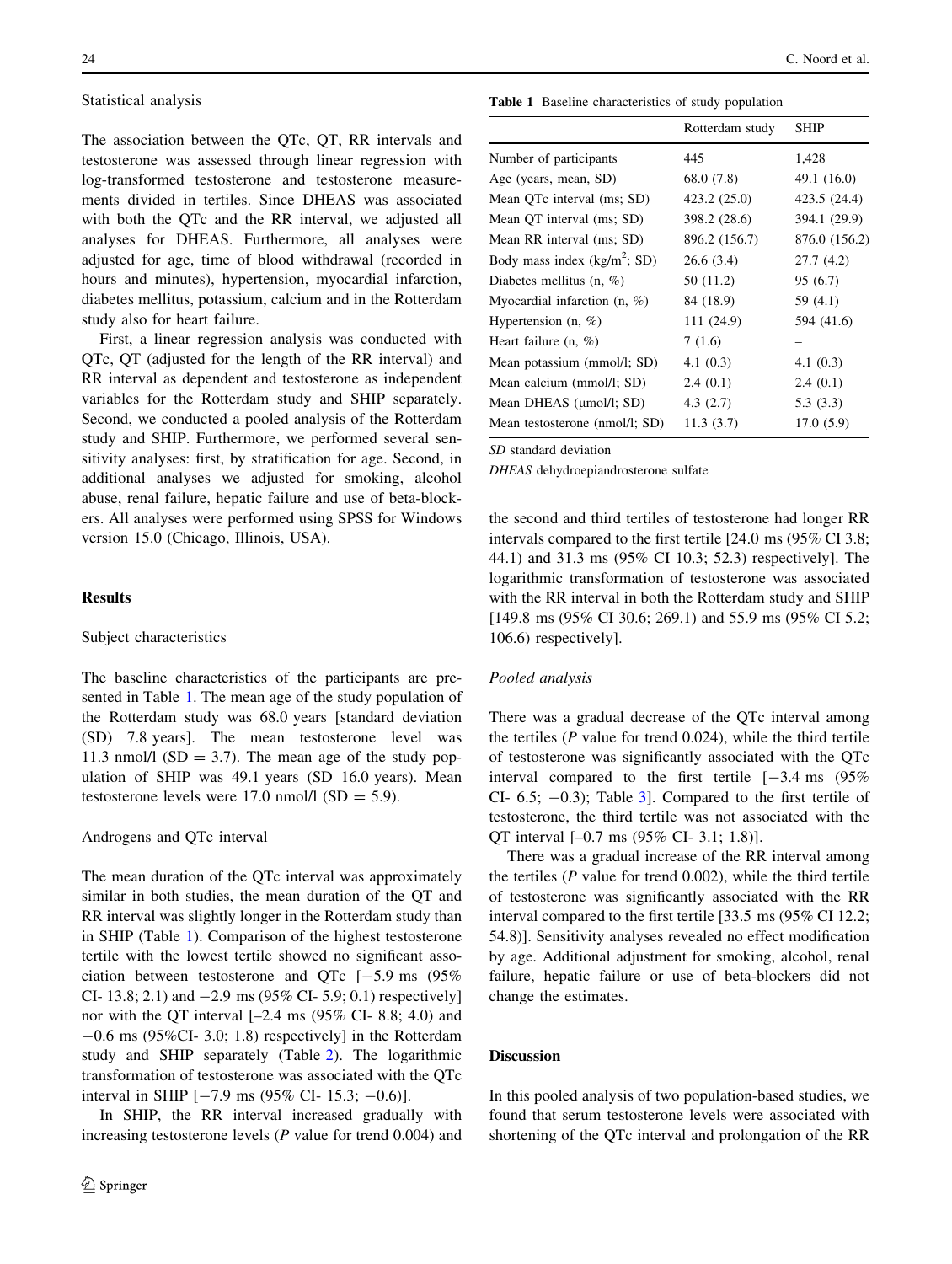<span id="page-4-0"></span>

|  |  |  | <b>Table 2</b> Association of testosterone with QTc, QT and RR interval |  |  |  |  |  |  |  |
|--|--|--|-------------------------------------------------------------------------|--|--|--|--|--|--|--|
|--|--|--|-------------------------------------------------------------------------|--|--|--|--|--|--|--|

|                               | Testosterone             | OTc-interval in ms<br>$(95\% \text{ Cl})^{\text{a}}$ | QT-interval in ms<br>$(95\% \text{ CI})^{\text{b}}$ | RR-interval in ms<br>$(95\% \text{ Cl})^{\text{a}}$ |
|-------------------------------|--------------------------|------------------------------------------------------|-----------------------------------------------------|-----------------------------------------------------|
| Rotterdam study ( $n = 445$ ) | Log-transformation       | $-6.5$ ( $-23.7$ ; 10.8)                             | $5.9(-8.2; 20.1)$                                   | 149.8 (30.6; 269.1)                                 |
|                               | Tertiles                 |                                                      |                                                     |                                                     |
|                               |                          | Reference                                            | Reference                                           | Reference                                           |
|                               | $\overline{c}$           | $3.8(-4.1; 11.7)$                                    | $5.5(-0.8; 11.9)$                                   | $29.2 (-27.3; 85.8)$                                |
|                               | 3                        | $-5.9$ ( $-13.8$ ; 2.1)                              | $-2.4$ ( $-8.8$ ; 4.0)                              | $42.4 (-14.3; 99.2)$                                |
|                               | P value for linear trend | 0.132                                                | 0.419                                               | 0.143                                               |
| SHIP $(n = 1,428)$            | Log-transformation       | $-7.9$ ( $-15.3$ ; $-0.6$ )                          | $-3.4$ ( $-9.2$ ; 2.4)                              | 55.9(5.2; 106.6)                                    |
|                               | <b>Tertiles</b>          |                                                      |                                                     |                                                     |
|                               |                          | Reference                                            | Reference                                           | Reference                                           |
|                               | $\overline{c}$           | $-0.7$ ( $-3.6$ ; 2.2)                               | $1.5(-0.8; 3.9)$                                    | 24.0(3.8; 44.1)                                     |
|                               | 3                        | $-2.9$ ( $-5.9$ ; 0.1)                               | $-0.6$ ( $-3.0$ ; 1.8)                              | 31.3(10.3; 52.3)                                    |
|                               | P value for linear trend | 0.061                                                | 0.623                                               | 0.004                                               |

CI confidence interval

<sup>a</sup> Adjusted for age, time of blood withdrawal, diabetes, hypertension, myocardial infarction, potassium, calcium, BMI, dehydroepiandrosterone sulfate (DHEAS) and in the Rotterdam Study also for heart failure

<sup>b</sup> Adjusted for age, time of blood withdrawal, diabetes, hypertension, myocardial infarction, potassium, calcium, BMI, DHEAS, RR interval and in the Rotterdam study also for heart failure

Testosterone in nmol/l. For the Rotterdam study the tertiles were defined as (1) <9.9; (2)  $10.0-12.6$ ; (3) >12.7. For SHIP the tertiles were defined as (1)  $\leq$ 13.9; (2) 14.0–18.6; (3)  $\geq$ 18.7

The bold values indicate significance at  $P < 0.05$ 

|  | <b>Table 3</b> Association of testosterone with QTc, QT and interval: pooled analysis of the Rotterdam study and SHIP ( $n = 1,873$ ) |
|--|---------------------------------------------------------------------------------------------------------------------------------------|
|--|---------------------------------------------------------------------------------------------------------------------------------------|

| Testosterone             | OTc-interval in ms $(95\% \text{ CI})^{\text{a}}$ | OT-interval in ms $(95\% \text{ CI})^6$ | RR-interval in ms $(95\% \text{ CI})^{\text{a}}$ |
|--------------------------|---------------------------------------------------|-----------------------------------------|--------------------------------------------------|
| Log-transformation       | $-8.1(-14.8;-1.4)$                                | $-3.1$ $(-8.4; 2.3)$                    | 62.5(15.7; 109.2)                                |
| Tertiles                 |                                                   |                                         |                                                  |
| $\mathbf{1}$             | Reference                                         | Reference                               | Reference                                        |
| $\overline{2}$           | $-0.7$ ( $-3.6$ ; 2.1)                            | $0.5$ ( $-1.8$ ; 2.8)                   | $10.8$ (-9.1; 30.8)                              |
|                          | $-3.4(-6.5;-0.3)$                                 | $-0.7$ ( $-3.1$ ; 1.8)                  | 33.5(12.2; 54.8)                                 |
| P value for linear trend | 0.024                                             | 0.529                                   | 0.002                                            |

CI confidence interval

<sup>a</sup> Adjusted for age, time of blood withdrawal, diabetes, hypertension, myocardial infarction, potassium, calcium, BMI, dehydroepiandrosterone sulfate (DHEAS) and cohort

<sup>b</sup> Adjusted for age, time of blood withdrawal, diabetes, hypertension, myocardial infarction, potassium, calcium, BMI, RR interval, DHEAS and cohort

Testosterone in nmol/l. The tertiles were defined as (1)  $\leq$ 12.5; (2) 12.6–17.3; (3)  $\geq$ 17.4

The bold values indicate significance at  $P < 0.05$ 

interval in men, whereas we did not find an association between serum testosterone levels and the uncorrected QT interval, which could be due to a lack of power. Earlier, it has been suggested that the shorter QTc interval in men than in women may be explained by the fact that testosterone influences repolarization by its effect on  $Ca^{2+}$  and  $K^+$  channels, as well as on hERG  $K^+$  channels [\[34](#page-6-0)]. Since the QT interval was not significantly associated with serum testosterone, our findings could suggest that the difference in the QTc interval in men is mainly due to the underlying

association with the RR interval. Since QTc is calculated by Bazett's formula, an increase in RR interval will lead to a shorter QTc interval. However, the QTc interval calculated by Bazett's formula is clinically relevant and is often used in epidemiological and clinical investigations. The QTc interval has been associated with an increased risk of all-cause mortality and sudden cardiac death [\[1](#page-5-0), [2\]](#page-5-0). In addition, low testosterone levels are associated with an increased risk of all-cause mortality in men, [\[3](#page-5-0)] which is consistent with our findings of an increased QTc interval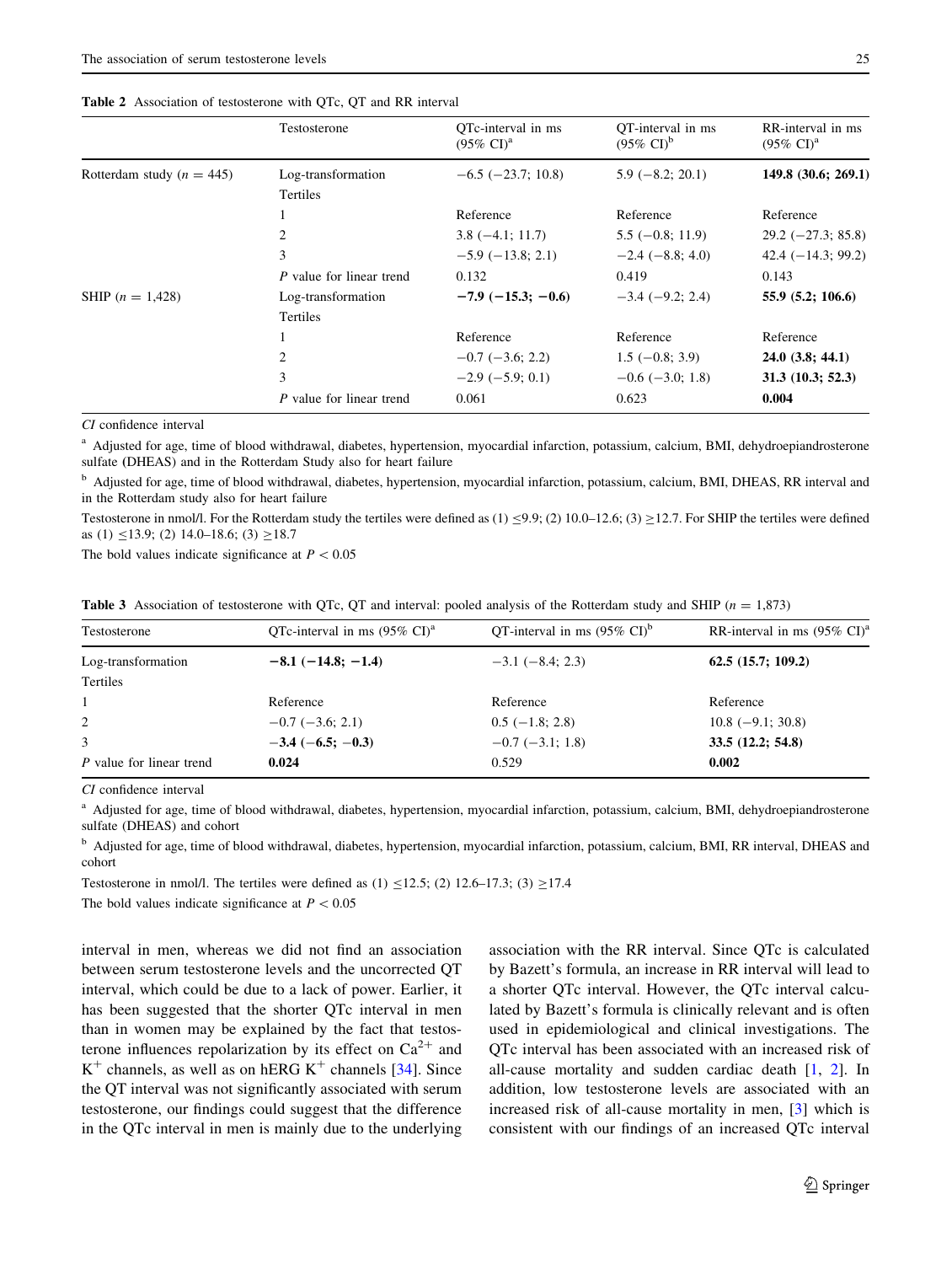<span id="page-5-0"></span>and decreased RR interval in males with low testosterone levels. The use of testosterone supplementation is increasing, [\[4](#page-6-0)] in spite of limited knowledge on benefits and long-term safety and therefore it is important to know the effects of endogenous testosterone levels.

The gender differences in the QTc interval remain detectable until around the age of 50 years [[10\]](#page-6-0), this could be due to the fact that bio-available testosterone decreases with age [\[13](#page-6-0)]. In SHIP and the pooled analyses the direction of change was as expected for the QTc and RR-adjusted QT interval. In the Rotterdam study, however, the direction of change differed, which could be due to limited power. In addition, we did not find a significant association with the RR interval in the Rotterdam study, which could also be due to limited power. It is well known that women have a longer QTc interval than men, [2] whereas the uncorrected QT intervals are rather similar in men and women [[10\]](#page-6-0). Since women have a faster heart rate, and therefore shorter RR intervals compared to men, women have a prolonged QTc interval when the same heart rate correction formula is applied. Recently it has been demonstrated in eleven hypogonadic men, that the difference in the heart-rate-independent QT interval duration is dependent on testosterone levels [\[35](#page-6-0)]. The gender differences in the RR interval remain after autonomic blockade, which suggests a possible gender-related difference in sino-atrial node function [\[36](#page-6-0)]. However, this difference appears to be related to a difference in maximum exercise capacity between men and women rather than to intrinsic sinus node gender-related differences [\[36](#page-6-0)]. Since androgen levels increase in response to exercise [[37\]](#page-6-0), the increased RR interval in men with high testosterone levels could be due to increased exercise capacity, which affects the sino-atrial node function.

Our investigation has several strengths that include the population-based design of participating studies and the central ECG data management, which facilitates best comparability between both studies. Although we did not use the complete population in the Rotterdam study, selection bias is unlikely because the characteristics of the study population were comparable to the baseline characteristics of the whole population of the Rotterdam study. Furthermore, information bias is unlikely because data were gathered prospectively and because the use of digital ECG recordings all measured using the automatic MEANS system likely reduced intra- and interobserver variability in the assessment of the QTc, QT and RR intervals. Confounding was minimized by adjusting for most known risk factors. However, our study has also some limitations. Because of the cross-sectional design we cannot exclude that QTc shortening or RR interval prolongation was already present in some participants before the decrease of testosterone. Several measurements within a person would be needed to assess intra-individual differences. Therefore, the results from this study should be confirmed with longitudinal data from other large cohorts. Another limitation of our study is that repeated blood sampling in men with initially low serum testosterone levels is recommended to confirm androgen deficiency [[38\]](#page-6-0), but this and other epidemiologic studies [[39–](#page-6-0)[42\]](#page-7-0) were based on a single measurement of serum testosterone. In addition, two different methods were used to measure testosterone levels. However, as can be expected because of the higher average age, testosterone levels were somewhat lower in the Rotterdam study (Table [1\)](#page-3-0), which is in agreement with the fact that testosterone levels decrease with age [\[5](#page-6-0)]. The results of the pooled analyses did not substantially change after adjustment for age. In addition, the direction of change of the QTc and RR interval were comparable and as expected (Table [2\)](#page-4-0).

However, misclassification of men with low serum testosterone levels would be expected to underestimate, not overestimate associations.

## Conclusion

We demonstrated in two population-based studies that serum testosterone is associated with shortening of the QTc interval and prolongation of the RR interval in men, whereas we did find a minor non-significant association between serum testosterone levels and the QT interval, possibly due to a lack of power. The fact that the strongest decrease was in the clinically relevant QTc interval in men is partly explained by the effect of RR-prolongation in the denominator of Bazett's formula for the QTc-interval.

Acknowledgments SHIP is part of the Community Medicine Research net (CMR) of the University of Greifswald, Germany, which is funded by the Federal Ministry of Education and Research (grant no. ZZ9603), the Ministry of Cultural Affairs as well as the Social Ministry of the Federal State of Mecklenburg-West Pomerania ([http://ship.community-medicine.de/\)](http://ship.community-medicine.de/).

Open Access This article is distributed under the terms of the Creative Commons Attribution Noncommercial License which permits any noncommercial use, distribution, and reproduction in any medium, provided the original author(s) and source are credited.

# References

- 1. Merri M, Benhorin J, Alberti M, Locati E, Moss AJ. Electrocardiographic quantitation of ventricular repolarization. Circulation. 1989;80(5):1301–8.
- 2. Bazett H. An analysis of the time realtionship of electrograms. Heart. 1920;7:353–70.
- 3. Abi-Gerges N, Philp K, Pollard C, Wakefield I, Hammond TG, Valentin JP. Sex differences in ventricular repolarization: from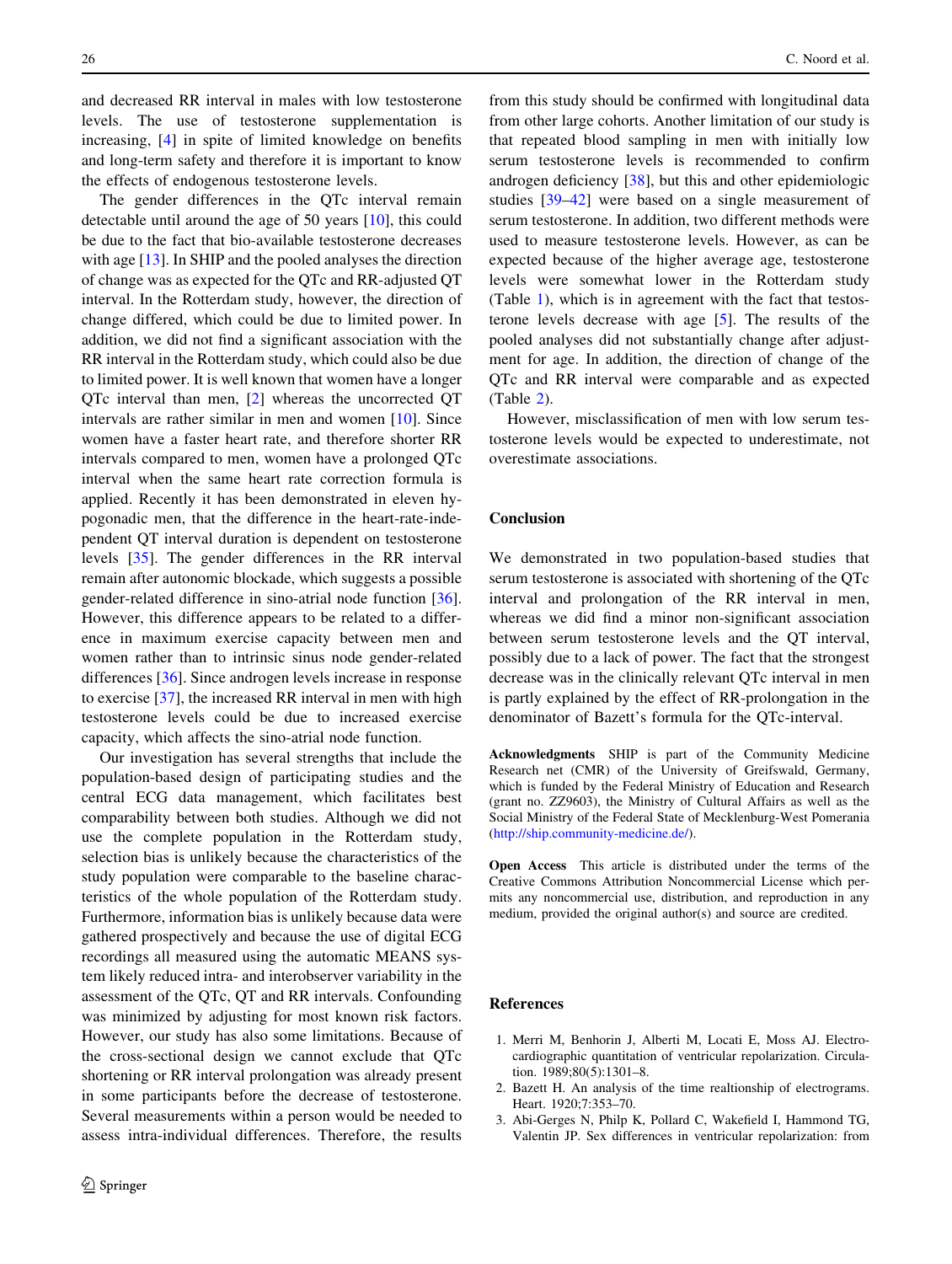<span id="page-6-0"></span>cardiac electrophysiology to Torsades de Pointes. Fundam Clin Pharmacol. 2004;18(2):139–51.

- 4. Lasser KE, Allen PD, Woolhandler SJ, Himmelstein DU, Wolfe SM, Bor DH. Timing of new black box warnings and withdrawals for prescription medications. Jama. 2002;287(17):2215–20.
- 5. Roden DM. Drug-induced prolongation of the QT interval. N Engl J Med. 2004;350(10):1013–22.
- 6. Al-Khatib SM, LaPointe NM, Kramer JM, Califf RM. What clinicians should know about the QT interval. Jama. 2003; 289(16):2120–7.
- 7. Yap YG, Camm AJ. Drug induced QT prolongation and torsades de pointes. Heart. 2003;89(11):1363–72.
- 8. McCammon R. A longitudinal study of electrocardiographic intervals in healthy children. Acta Pediatr. 1960;50(126):3–54.
- 9. Stramba-Badiale M, Spagnolo D, Bosi G, Schwartz PJ. Are gender differences in QTc present at birth? MISNES investigators. Multicenter Italian study on neonatal electrocardiography and sudden infant death syndrome. Am J Cardiol. 1995;75(17): 1277–8.
- 10. Rautaharju PM, Zhou SH, Wong S, Calhoun HP, Berenson GS, Prineas R, et al. Sex differences in the evolution of the electrocardiographic QT interval with age. Can J Cardiol. 1992;8(7): 690–5.
- 11. Bidoggia H, Maciel JP, Capalozza N, Mosca S, Blaksley EJ, Valverde E, et al. Sex differences on the electrocardiographic pattern of cardiac repolarization: possible role of testosterone. Am Heart J. 2000;140(4):678–83.
- 12. Malkin CJ, Morris PD, Pugh PJ, English KM, Channer KS. Effect of testosterone therapy on QT dispersion in men with heart failure. Am J Cardiol. 2003;92(10):1241–3.
- 13. Ferrini RL, Barrett-Connor E. Sex hormones and age: a crosssectional study of testosterone and estradiol and their bioavailable fractions in community-dwelling men. Am J Epidemiol. 1998;147(8):750–4.
- 14. Hofman A, Grobbee DE, de Jong PT, van den Ouweland FA. Determinants of disease and disability in the elderly: the Rotterdam elderly study. Eur J Epidemiol. 1991;7(4):403–22.
- 15. Hofman A, Breteler MM, van Duijn CM, Krestin GP, Pols HA, Stricker BH, et al. The Rotterdam study: objectives and design update. Eur J Epidemiol. 2007;22(11):819–29.
- 16. Kulan K, Ural D, Komsuoglu B, Agacdiken A, Goldeli O, Komsuoglu SS. Significance of QTc prolongation on ventricular arrhythmias in patients with left ventricular hypertrophy secondary to essential hypertension. Int J Cardiol. 1998;64(2): 179–84.
- 17. Piotrowicz K, Zareba W, McNitt S, Moss AJ. Repolarization duration in patients with conduction disturbances after myocardial infarction. Am J Cardiol. 2007;99(2):163–8.
- 18. Keil U, Liese AD, Hense HW, Filipiak B, Doring A, Stieber J, et al. Classical risk factors and their impact on incident non-fatal and fatal myocardial infarction and all-cause mortality in southern Germany. Results from the MONICA Augsburg cohort study 1984–1992. Monitoring Trends and Determinants in Cardiovascular Diseases. Eur Heart J. 1998;19(8):1197–207.
- 19. ICH Topic E14: The Clinical Evaluation of QT/QTc interval prolongation and proarrhythmic potential for non-antiarrhythmic drugs. (CHMP/ICH/2/04) November 2005.
- 20. de Bruyne MC, Kors JA, Hoes AW, Kruijssen DA, Deckers JW, Grosfeld M, et al. Diagnostic interpretation of electrocardiograms in population-based research: computer program research physicians, or cardiologists? J Clin Epidemiol. 1997;50(8):947–52.
- 21. van Bemmel JH, Kors JA, van Herpen G. Methodology of the modular ECG analysis system MEANS. Methods Inf Med. 1990;29(4):346–53.
- 22. Willems JL, Abreu-Lima C, Arnaud P, van Bemmel JH, Brohet C, Degani R, et al. The diagnostic performance of computer

programs for the interpretation of electrocardiograms. N Engl J Med. 1991;325(25):1767–73.

- 23. Willems JL, Arnaud P, van Bemmel JH, Bourdillon PJ, Degani R, Denis B, et al. A reference data base for multilead electrocardiographic computer measurement programs. J Am Coll Cardiol. 1987;10(6):1313–21.
- 24. Darpo B, Agin M, Kazierad DJ, Layton G, Muirhead G, Gray P, et al. Man versus machine: is there an optimal method for QT measurements in thorough QT studies? J Clin Pharmacol. 2006; 46(6):598–612.
- 25. Bazett HC. The time relations of the blood-pressure changes after excision of the adrenal glands, with some observations on blood volume changes. J Physiol. 1920;53(5):320–39.
- 26. Diagnostic Systems Laboratories (DSL): Webster, Texas, available at <http://www.dslabs.com>. 2007.
- 27. WHO. World Health Organization-international society of hypertension guidelines for the management of hypertension. Guidelines subcommittee. J Hypertens. 1999;17(2):151–83.
- 28. Bots ML, Hoes AW, Koudstaal PJ, Hofman A, Grobbee DE. Common carotid intima-media thickness and risk of stroke and myocardial Infarction : The Rotterdam study. Circulation. 1997; 96(5):1432–7.
- 29. Vliegenthart R, Oudkerk M, Song B, van der Kuip DA, Hofman A, Witteman JC. Coronary calcification detected by electronbeam computed tomography and myocardial infarction. The Rotterdam coronary calcification study. Eur Heart J. 2002;23(20): 1596–603.
- 30. Diabetes Mellitus: Technical Reports series 894. Geneva: World Health Organisation; 1985.
- 31. Bleumink GS, Knetsch AM, Sturkenboom MC, Straus SM, Hofman A, Deckers JW, et al. Quantifying the heart failure epidemic: prevalence, incidence rate, lifetime risk and prognosis of heart failure The Rotterdam study. Eur Heart J. 2004; 25(18):1614–9.
- 32. Mosterd A, Hoes AW, de Bruyne MC, Deckers JW, Linker DT, Hofman A, et al. Prevalence of heart failure and left ventricular dysfunction in the general population; The Rotterdam study. Eur Heart J. 1999;20(6):447–55.
- 33. Levey AS, Eckardt KU, Tsukamoto Y, Levin A, Coresh J, Rossert J, et al. Definition and classification of chronic kidney disease: a position statement from kidney disease: improving global outcomes (KDIGO). Kidney Int. 2005;67(6):2089–100.
- 34. Ridley JM, Shuba YM, James AF, Hancox JC. Modulation by testosterone of an endogenous hERG potassium channel current. J Physiol Pharmacol. 2008;59(3):395–407.
- 35. Charbit B, Christin-Maitre S, Demolis JL, Soustre E, Young J, Funck-Brentano C. Effects of testosterone on ventricular repolarization in hypogonadic men. Am J Cardiol. 2009;103(6): 887–90.
- 36. Burke JH, Goldberger JJ, Ehlert FA, Kruse JT, Parker MA, Kadish AH. Gender differences in heart rate before and after autonomic blockade: evidence against an intrinsic gender effect. Am J Med. 1996;100(5):537–43.
- 37. Tremblay MS, Copeland JL, Van Helder W. Effect of training status and exercise mode on endogenous steroid hormones in men. J Appl Physiol. 2004;96(2):531–9.
- 38. Bhasin S, Cunningham GR, Hayes FJ, Matsumoto AM, Snyder PJ, Swerdloff RS, et al. Testosterone therapy in adult men with androgen deficiency syndromes: an endocrine society clinical practice guideline. J Clin Endocrinol Metab. 2006;91(6):1995– 2010.
- 39. Araujo AB, Kupelian V, Page ST, Handelsman DJ, Bremner WJ, McKinlay JB. Sex steroids and all-cause and cause-specific mortality in men. Arch Intern Med. 2007;167(12):1252–60.
- 40. Khaw KT, Dowsett M, Folkerd E, Bingham S, Wareham N, Luben R, et al. Endogenous testosterone and mortality due to all